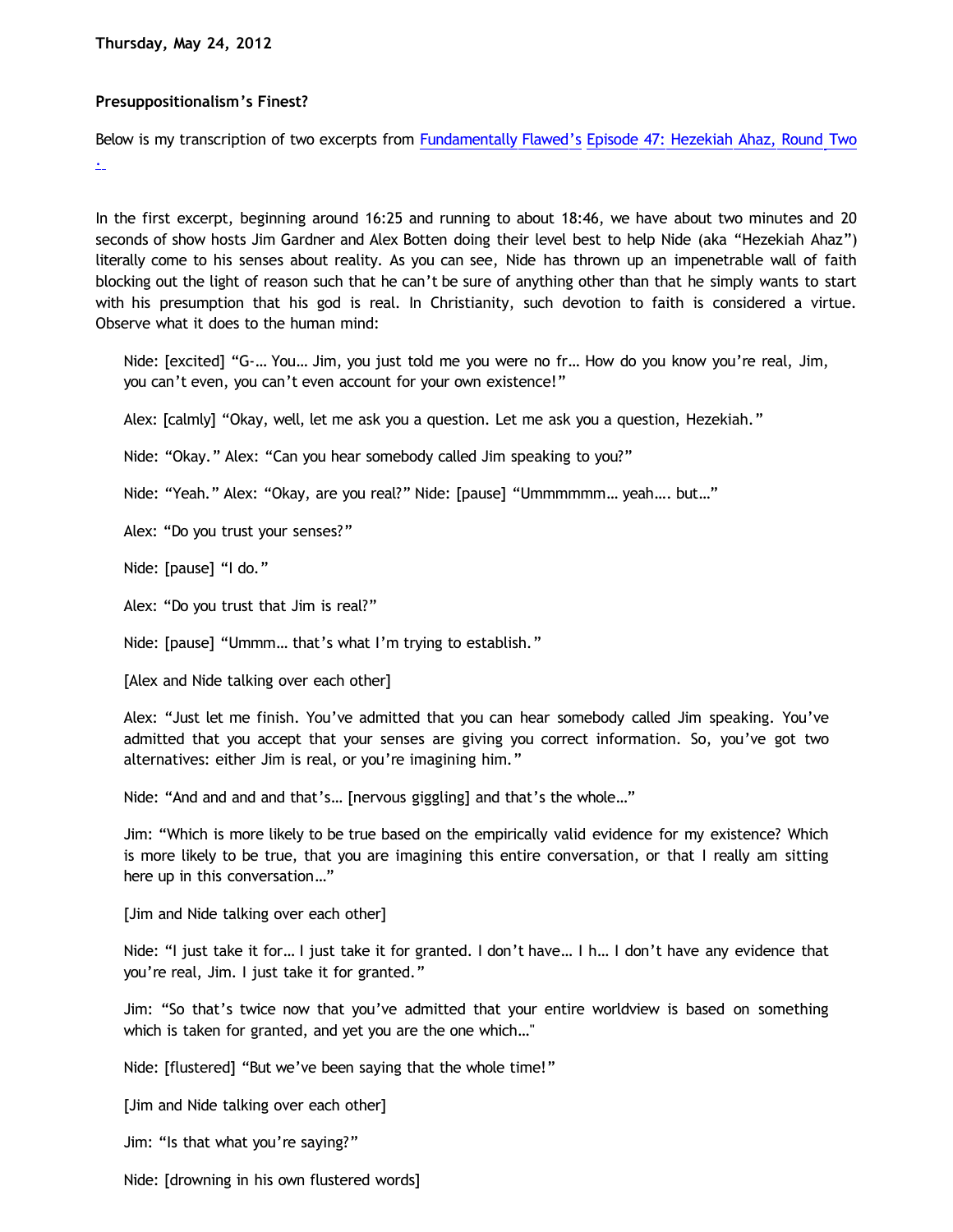Jim: "If you took more time to listen to the reply, then you might be able to provide more coherent answers."

Nide: "Okay, go ahead."

Jim: "Are you essentially saying that you're entire worldview is based upon a presumption?"

Nide: "We've [nervous giggling] When have… when I… When have I ever denied that? When have I ever denied that?"

Jim: "So therefore you've finally admitted that the very next valid question to ask, is can you give an example of when that is a bad way of viewing the world, and when a much better way of viewing the world is to make objectively valid observations?"

Nide: "But en… that's when problems arise because we all… we all assume things, and then we go from there. So you're… you're… Whatever you start with, you assume it too."

Jim: "When you present evidence for things, they're no longer assumptions, they're empirical observations."

[Jim and Nide talking over each other]

Nide: "You could be imagining the evidence. And how is it that you're not? That's the whole point."

[deafening silence]

Nide: "See… So, it… it… it… We're at…"

Alex: "You see, this is the thing. The reason why we're going quiet there is not because it's a good question, it's because it's actually incomprehensible practically."

Nide: [limp and defeated] "Okay, if you say so."

It's quite amazing to me that this fellow Nide really carries on as if he had no empirical evidence that Jim exists, especially when he just got done admitting that he could hear a fellow called Jim speaking to him. Apparently Nide does not understand that any evidence of which we have awareness by means of any of the sense modalities, is empirical evidence. Or, he simply denies, on a pick-and-choose basis, what empirical evidence he will accept, and what empirical evidence he won't accept, given the expedience of his apologetic aims. For Nide, the possibility that he is simply imagining the entire conversation is a possibility that he cannot wipe off the table, because he has no defeater for it. And he has no defeater for it precisely because he's abandoned reason in preference for faith.

In the very last few minutes of the podcast, Alex and Jim pulled out the "Ghost that Never Lies" parody of the Christian god in order to demonstrate the circularity of the presuppositionalist apologetic. The result was literally a show-stopping touchdown which would send any self-respecting presuppositionalist (if there are any) recoiling in chronic embarrassment. Beginning at marker 14:22, we have the following exchange:

Nide: "And how is it that you're not imagining this ghost?"

Jim and Alex: "Because the Ghost that Never Lies revealed it to me such that I can be certain of it."

Nide: "And how do you know that you're not imagining that?"

Jim and Alex: "Because the Ghost that Never Lies revealed it to me such that I can be certain of it."

Nide: "But now you're reasoning in a circle. [giggling] Now you're reasoning in a circle."

Jim and Alex: [rejoicing] "Exactly! Yay! We have a goal!"

Nide: "But see, but, but, look…"

Is Nide the new Greg Bahnsen? Does this represent the state of the art in presuppositional apologetics? Nide